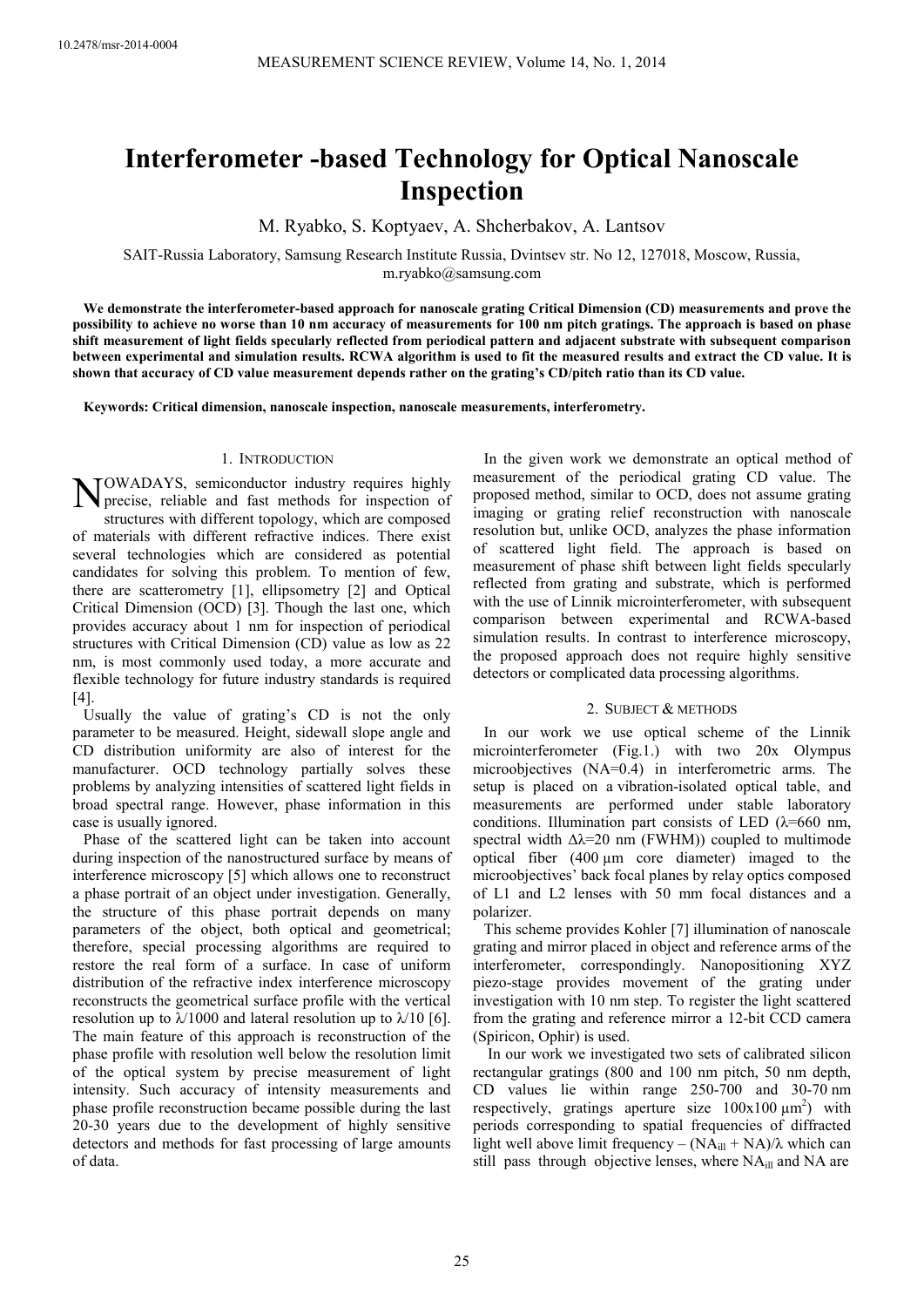numerical aperture of illumination and microobjectives' aperture, correspondingly. In this case only specularly reflected light is registered. The schemes of the gratings are presented in Fig.2.



Fig.1. Linnik microinterferometer scheme. L1 and L2 – 50 mm lenses, O1 and O2 – objective lenses.



Fig.2. Schemes of the gratings:  $a - pitch 100$  nm  $(A1-A9)$ ;  $b - 800$  nm (G1-G10), with width (W), (CD) and space (S).

The phase difference between light reflected from grating surface and silicon substrate can be measured as a function of the grating's CD by two ways.

The first one assumes registration of interferograms with fringes of equal inclination in plane of the grating–substrate region image corresponding to the field of view with the size of about  $100x100 \mu m^2$  (Fig.3.) with their subsequent processing.



Fig.3. Interferogram with fringes of equal inclination for the grating with 100 nm pitch, 50 nm CD, TE polarization. Upper and lower parts represent grating and substrate regions correspondingly.

To extract the phase difference we use the following expression:

$$
\Delta \varphi = 2\pi h / T \tag{1}
$$

where  $h$  - is the fringe shift on the edge of the grating and substrate,  $T -$  is a period of the interference fringes. Both *h* and *T* are measured in different parts of interferograms with their subsequent averaging to minimize measurement errors.

The second approach is based on measurement of the autocorrelation function of detector's signal from the grating region and the silicon substrate region during object scanning along the optical axes in the direction to the objective lens, and further data processing to extract shift of the responses (Fig.4.).



Fig.4. Autocorrelation functions shift measurement: a, left – autocorrelation function of detector's signal, right – microphotograph of the grating and substrate areas with the size about  $100x100 \mu m^2$ ; b – phase shift measurements based on autocorrelation functions displacement.

It is known that both the period of the fringes and the autocorrelation function envelope depend on the spectrum of a light source as well as on its angular size, so precise phase measurements require calibration, especially in case of use of wide-aperture interferometer [8]. In our case, due to the small angular size of light source, the period of the fringes is almost equal to  $\lambda/2$  and envelope width predominantly depends on light source spectral width as  $\lambda^2/\Delta\lambda$  which is approximately 22 µm (Fig.4.a).

To measure phase delay between two autocorrelation function responses we select equal regions in the image of nanoscale grating – region 2 and silicon substrate – region 1 (Fig.4.a, right and b) and measure total pixel counts over chosen regions as functions of the object's position along the optical axes (Fig.4.b) during the object's scanning. Fig.4.b illustrates the principle of the phase shift measurement. Phase shift calculation is based on (2), which, as one can see, looks similar to (1):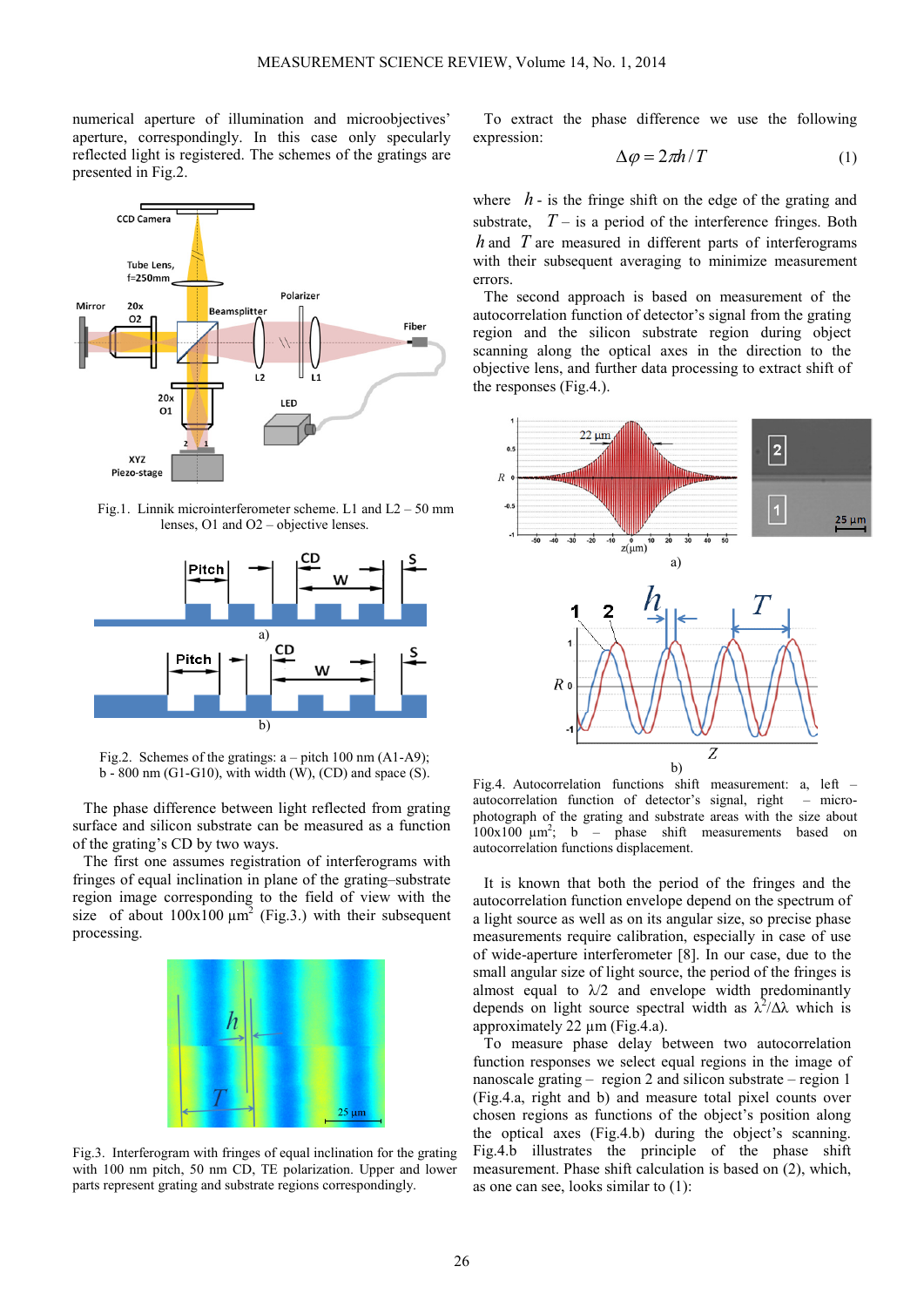$$
\Delta \varphi' = 2\pi h'/T'
$$
 (2)

where  $h'$ - is the displacement of autocorrelation functions, and  $T'$  – is a distance between maxima of autocorrelation function responses.

To enhance accuracy of phase shift measurement the intervals between corresponding maxima and minima of two shifted autocorrelation functions were averaged over several periods of fringes. It is necessary to emphasize that in our experiments we use an optical imaging system only for spatial localization of grating and substrate regions meant for measurement, and we do not try to improve the resolution.<br>The environmental conditions such as ambi

environmental conditions, such as ambient temperature, humidity, etc. can affect the phase difference measurement accuracy. However, we did not notice any significant phase difference change during the 5 days period of measurements. Also, at the semiconductor production line, where such inspection is required, the attention is paid to support constant environmental conditions required for the manufacturing process.

For simulation of the phase shift of specularly reflected light fields the RCWA algorithm is used [9]. As a result, we obtain a set of plane waves with complex amplitudes corresponding to different spatial frequencies. The intensity and relative phase values of each component can be extracted easily. We simulate illumination as a single plane wave incidenting normally upon grating and silicon substrate. This assumption seems reasonable, because 400 µm diameter of fiber light source corresponds to approximately  $\pm 0.4^{\circ}$  of angular size of illumination light field for 20x objective lens and results in  $10^{-4}$  rad of reflected wave phase difference, which is much less than phase shift values to be measured. The effect of sample inclination with respect to optical axis is also negligible, because its alignment accuracy is better than  $\pm 1^{\circ}$ .

In order to get the best match between measurement and simulation results in our mathematical model we use sample parameters provided by the manufacturer and vary them in the accuracy range  $(\pm 3 \text{ nm})$  for height and CD values for 100 nm pitch gratings) guaranteed by manufacturer until the best match is reached.

### 3. RESULTS

The results of simulation for TE and TM polarization as well as results of comparison between simulated and experimental data for different CD values are presented in Fig.5. One can see that relative phase shift between light specularly reflected from nanoscale grating and silicon substrate is quite sensitive to CD variations. By using methods for accurate measurement of phase difference as small as 0.01 radians, it is possible to resolve CD with accuracy better than 1 nm.

Both approaches for experimental phase shift extraction provide accuracy of CD measurement no worse than 10 nm. However, in our case phase shift measurements based upon detection of autocorrelation function delay seem to be more accurate. There are two major reasons that may explain the discrepancy between simulation and experimental results. Firstly, in both approaches procedure of phase shift extraction is not too accurate due to noise of the CCD camera, vibrations, etc. There exist methods for more accurate phase measurement, such as modulation interferometry [10]. Secondly, the real samples under study are not uniform. CD, height and other structure parameters may vary due to pattern noise, therefore, the measured phase shift is determined by not nominal but some effective or averaged CD value.



Fig.5. Simulated relative phase shifts of specularly reflected light from nanoscale grating with respect to silicon substrate as a function of CD value for 100 nm pitch grating: a – TM polarization, b – TE polarization.

Comparison between experimental and simulation results obtained for 800 nm pitch gratings with CD values in the range  $100 - 550$  nm is shown in Fig.6.



Fig.6. Relative phase shifts of specularly reflected light from silicon grating on silicon substrate as a function of CD value for 800 nm pitch and TM polarization of illumination.

The witnessed difference between phase shift dependency measured for 100 and 800 nm pitch gratings reflects basically the difference in grating structure (Fig.2.). One can notice that the phase shift for 100 nm pitch gratings (Fig.5.) is negative, while it is positive for 800 nm pitch grating (Fig.6.). This difference is due to the fabrication process. In the case of 800 nm pitch, the grating pattern was etched in substrate, while in case of 100 nm pitch, outside area was etched and the grating level was lower than the substrate